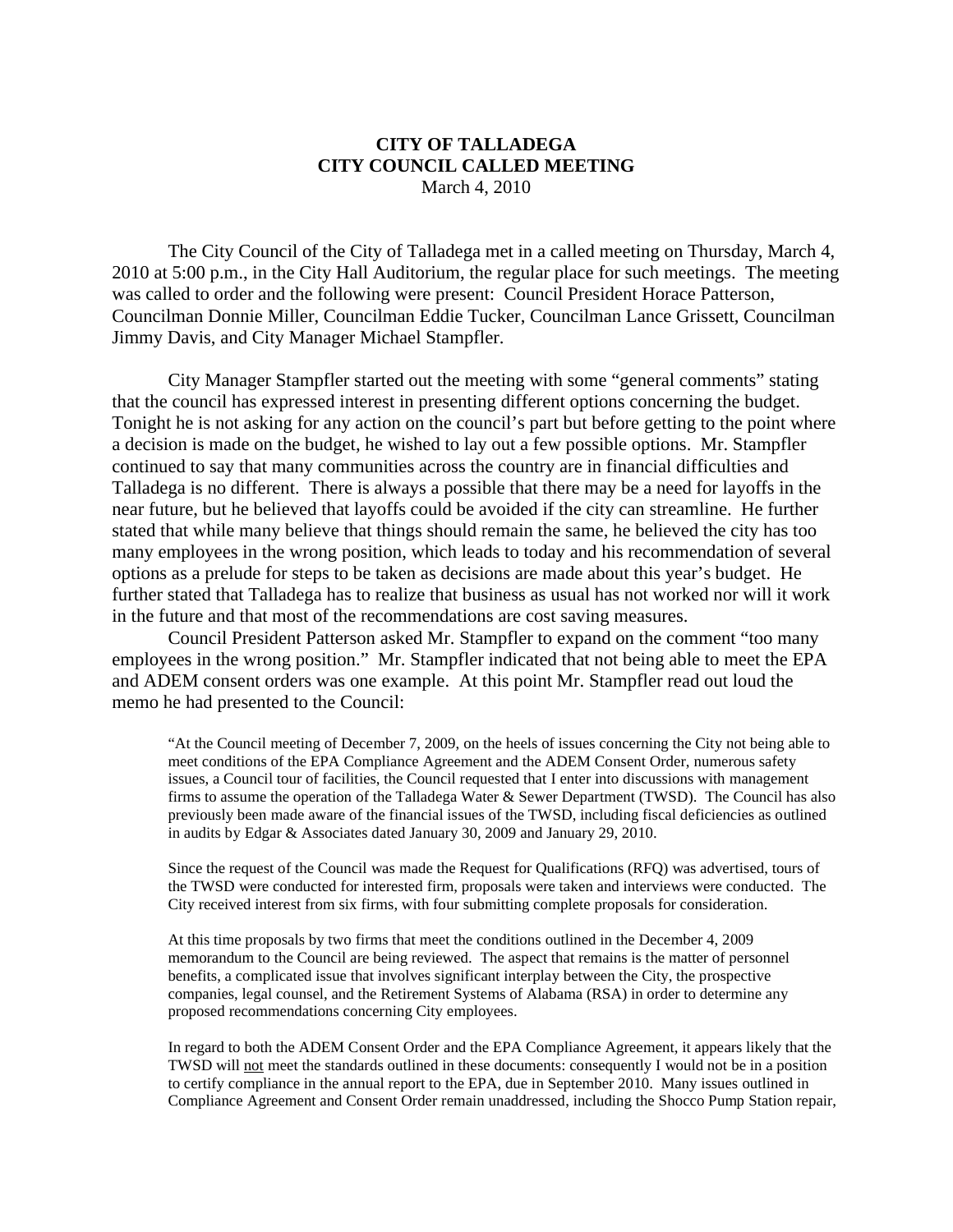collection system improvements, the implementation of the Fats, Oils and Grease (FOG) Ordinance, and Sanitary Sewer Overflows (SSO's). IT is a distinct possibility that the Compliance Agreement and/or the Consent Order will be continued or that debarment could occur due to the lack of progress on the goals that were agreed to be the City but have not been able to be completed. In reality, the TWSD has neither the professional expertise and leadership, nor the funds to meet the terms of the Compliance Agreement and Consent Order. The efforts of the City to contract for the management of the Utility and improve the financial standing of the Utility represent the only long-term solution to this situation.

It is recommended that the Council authorize the Administration to continue discussion with two firms, in order to determine which can provide the greatest benefit to the City. I expect this effort will require another 8-10 weeks and some expense to resolve."

Mr. Stampfler further commented that the 8 to 10 weeks would fit in to the budget work session time line.

Manager Stampfler then read from a memo presented to the council concerning reorganization of the Community Appearance Department.

"This proposal stemmed from a request by Director Bast to fill six vacancies within his department caused by retirement, termination, and death. Based on the current budgetary situation I asked Director Bast to consider several other alternatives, with the state goal being to improve services while realizing cost savings. After several meetings to work through the issues with Director Bast and Assistant City Manager Muenger, this proposals is recommended.

The attached proposal entails the merger of the Parks Maintenance Department and Municipal Golf Course staff into the Community Appearance Department. This merger would allow the City to consolidate all grounds maintenance activities into one department, providing a higher level of efficiency. This merger will allow the City to realize a cost savings of approximately \$74,000.00 annually with no reduction in services by eliminating the necessity of filling four of the six currently vacant positions.

It should be noted that only vacant positions are eliminated in this merger, and that all current employees will be retained at their current rate of pay, or in several cases higher rates of pay. The reorganization promotes two long term City employees to Construction Supervisor positions to assist Director Bast in the management of the expanded department.

I recommend that Council approve this merger in concept. An official ordinance will then be drafted and brought forward for Council consideration. It is expected that this reorganization will take four to six weeks to implement."

Council President Patterson asked if this could be done without Civil Service approval? Mr. Stampfler responded that if the council thinks this is an alternative then it will have to go through Civil Service Board for approval before reorganization could occur. Council Tucker indicated that he didn't like the idea and felt things should be left the way they were. Council Grissett indicated that this was a significant reorganization that needed time for discussion and review in a work session.

Next Mr. Stampfler went on to the topic of Recreation Center usage. He read from a memo he had presented to the Council concerning the Brecon and Bemiston Recreation Centers.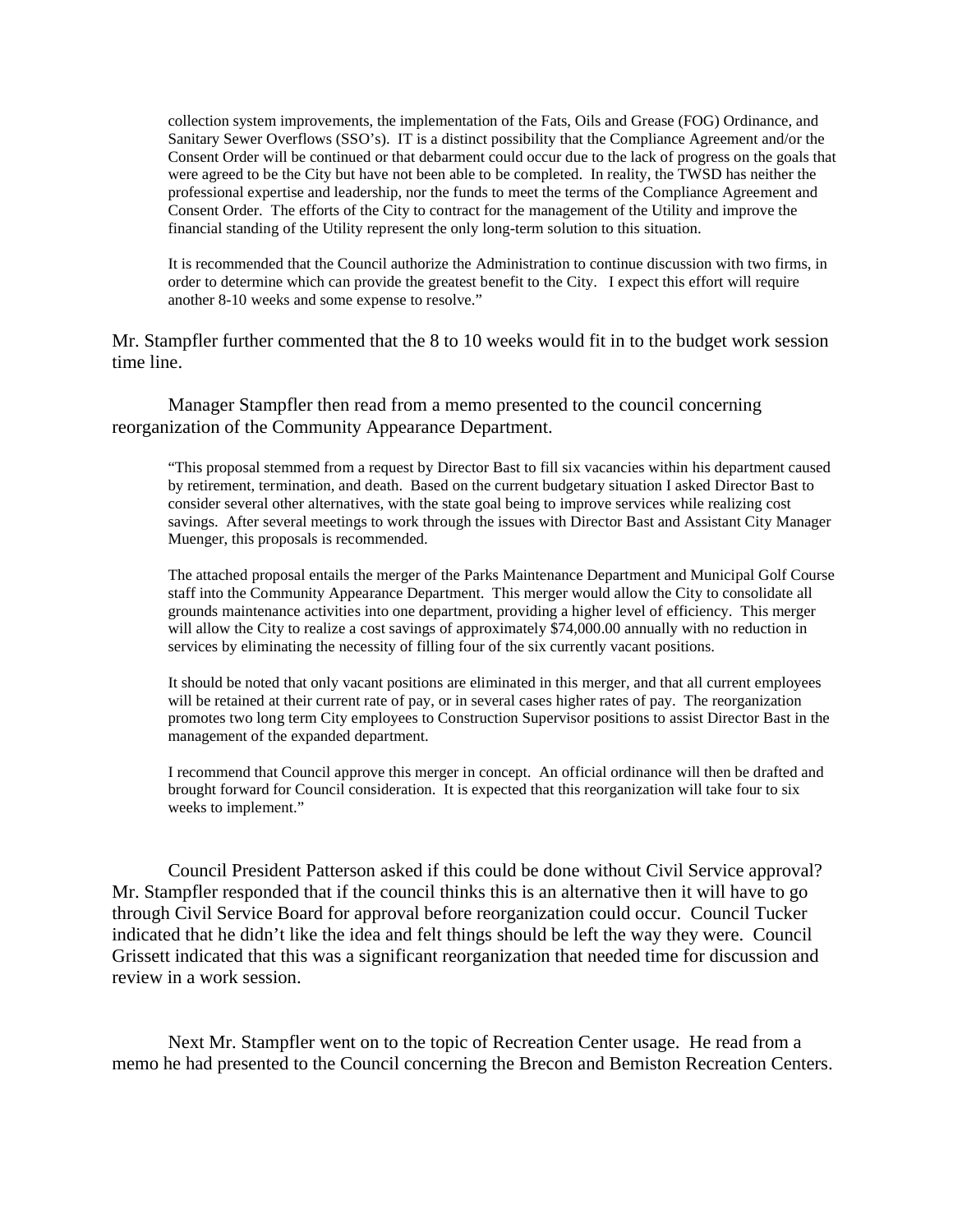"…memorandums from Assistant City Manager Muenger and Parks Director Neloms, as well as associated data detailing the underutilization of the Brecon and Bemiston Recreation Centers and associates costs. Attendance and use data is tracked by Parks & Recreation staff, and an examination of these numbers revealed that during a four month period (August 5, 2009 – November 29, 2009) these centers were utilized by less than 25 patrons each week combined. Comparatively, Spring Street averages over 700 each week and Mabra over 330.

As would be expected with such poor attendance, these centers both collect low revenue. During the same 4 month time period noted above the Brecon Center posed a loss of \$15,110.47, while the Bemiston Center showed a loss of \$9,463.38. It is projected that at this rate the two centers would lose roughly \$100,000 over the course of the fiscal year alone.

Based on the poor usage of these Centers and the very significant cost to the City, it is recommended that both centers be closed as soon as possible. This measure would include no elimination of jobs; all staff from Bemiston and Brecon would be relocated to fill existing vacancies within the Spring Street Recreation Center at current rates of pay.

If this recommendation were accepted and enacted by April 1, 2010 the City would save approximately \$20,000.00 this fiscal year in operating expenses alone. Additionally, the closing of these centers would allow the redirection of some \$48,000.00 in Capital Improvement funds, which could be utilized in more active centers. Finally, the transfer of the staff from Bemiston and Brecon to Spring Street would allow the City to fill internally two needed Recreation positions, saving the City a projected \$23,774.40. The total value of the savings and efficiencies realized through this measure, then, would be \$91, 744.40. All current staff would be employed at the Spring Street Recreation Center at their current rate of pay. This action will not reduce the Parks & Recreation Department programming ability and does not reduce any staff or staff salaries.

The City Attorney has provided an opinion on the matter of closure of these centers, addressing the issues of how these properties came to be owned by the City and what conditions must be met to cease operations at the facilities. He has indicated that with respect to the Brecon, no restrictions are violated by the closure of the center, as long as the property is used for a recreational purpose; this condition is met by the recreational use of the public park and sports field located on the Brecon property. With regard to Bemiston, there are no limitations, provided the property is not converted to a for profit use."

Councilman Tucker asked if the total savings has to rest on the back of the Recreation Center? Councilman Tucker further commented that a recreation center is not suppose to make money but provide services and that the recreation centers cannot be only place in the City that cuts need to be made. Councilman Davis indicated that the City just can't afford to keep these centers open that are not being used and that he felt the City can provide the services through the two open centers.

Manager Stampfler then addressed the topic of DPW Director and Deputy Police Chief and read from his memo presented to the Council.

"It is recommended that the Council approve the filling of the position of Department of Public Works (DPW) Director, as previously recommended on September 25, 2009 and as discussed on a least one other occasion. The DPW is in need of additional management expertise to allow a balance between the supervision of employees, and more technical work such as the development of long-term improvement plans, grant proposals, and departmental policies. This need for additional supervision was evidenced recently with the theft of over \$4,000 in fuel using Departmental credit cards.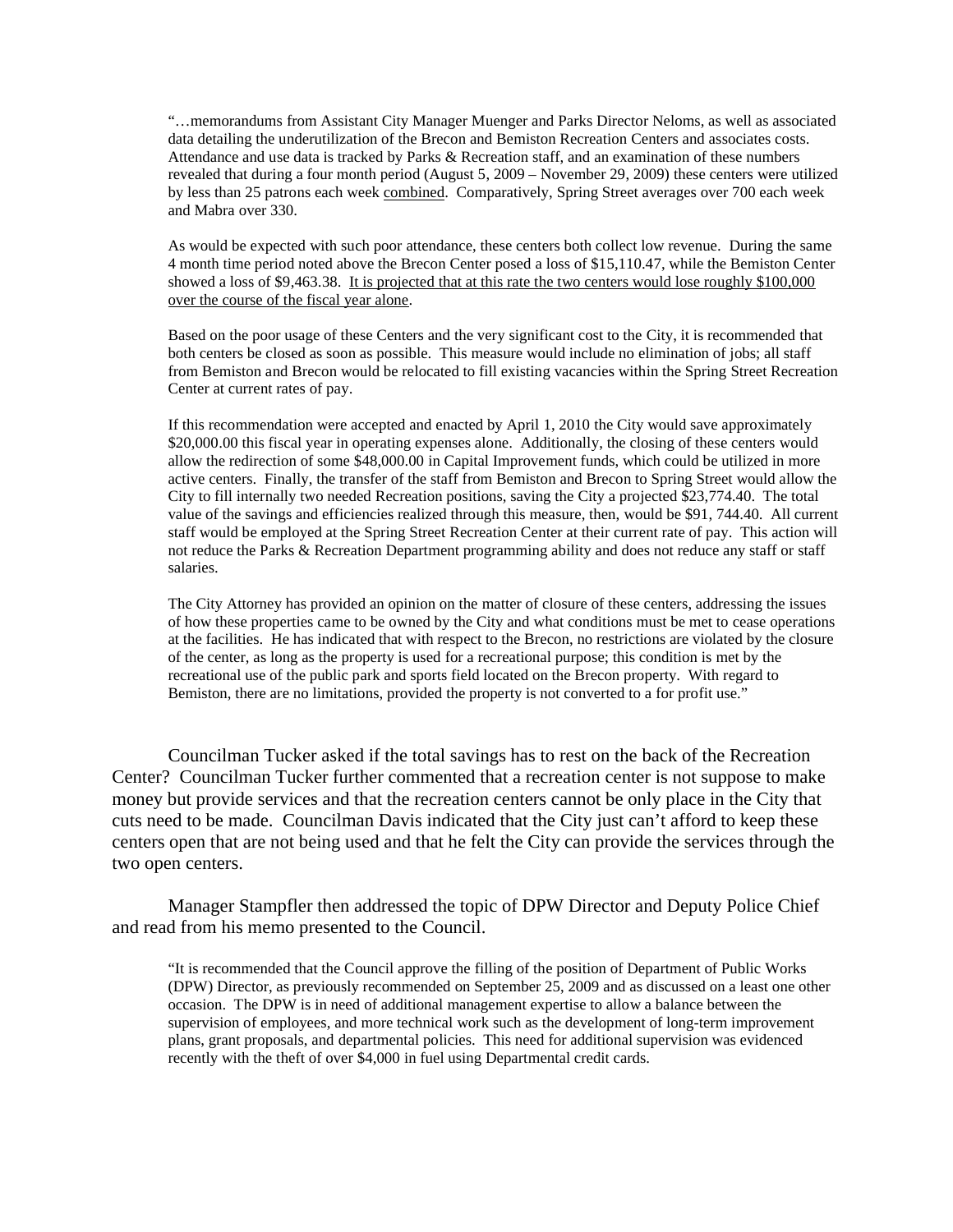Also, it is recommended that the Council approve the creation of the position of Deputy Chief of Police, as initially recommended on August 6, 2009. This position would assist in management of the Department and provide much needed successor management at times when the Police Chief is absent. Additionally, this position would oversee all training activities within the Department and assist in Departmental hiring and promotional procedures.

Both of these positions are fundamental to ensuring that appropriate levels of management oversight area experienced. Funding for these positions is available from the general fund using savings which have been realized through positions vacated by retirement and resignation; this is in addition to those positions left vacant during the budgeting process due to the Council enacted hiring freeze."

Manager Stampfler further commented that all indicators on the state and national scene show that the budget situation is difficult for all kind of communities. If the City had not done changes early on such as centralized purchasing, change what is paid for the School Board, and the most recent decision to collect our own taxes, if we had not done all of this, the situation would be far more severe. He further stated that if we weigh the alternatives and take action we will find ourselves in a better position. Actions such as closing low attendance rec centers and a management firm for the water department, perhaps there can be an improvement of the infrastructure and not raise rates for water at the 8% each year. Mr. Stampfler stated that he knew these were difficult decisions to make.

Council President Patterson indicated that he would like to see some additional proposals with other positions cut other than those suggested. He stated that he did "not believe that this City was in the dark ages until some one came on the scene and that maybe the new positions that have been created will need to be cut. You say we have too many employees in the wrong position, but there needs to be some consideration of loyalty. The problem with the Water & Sewer Board management was not the problem of the employees but of the management. What can we do with the present staffing patterns we have and do we need 12 million?"

Mr. Stampfler responded that he estimated it would be \$30 million for improvements. Council President Patterson further asked "what can we do ourselves that we are asking the company to do for us and are they going to borrow the money on our behalf? If so why can't we do that?"

Councilman Grissett stated that he had been asking for mid-year analysis concerning cost cuts for the last two years and that he was somewhat criticized when he asked for the hiring freeze. Councilman Grissett stated the he didn't believe the proposed options were the "only way" to improve the City's financial situation. Councilman Grissett also asked if a plan private company management of the Water Department would guarantee that the employees' benefits will not be effected. Council President Patterson added by asking if "going to privatization that there is no jeopardy to the employees' retirement?" Mr. Stampfler stated that he would need another 8 weeks to know and that from day one there has always been the concern that employees' will have same or better benefits and that what is being worked out now is whether the companies can do it. Manager Stampfler further stated that he will not recommend a proposal without equal or better benefits for employees.

There was further discussion concerning the effect of privatization on current employees and the level of service to the community.

A date of March 22, 2010 was set for a work session with March 29, 2010 also set aside for another work session if needed.